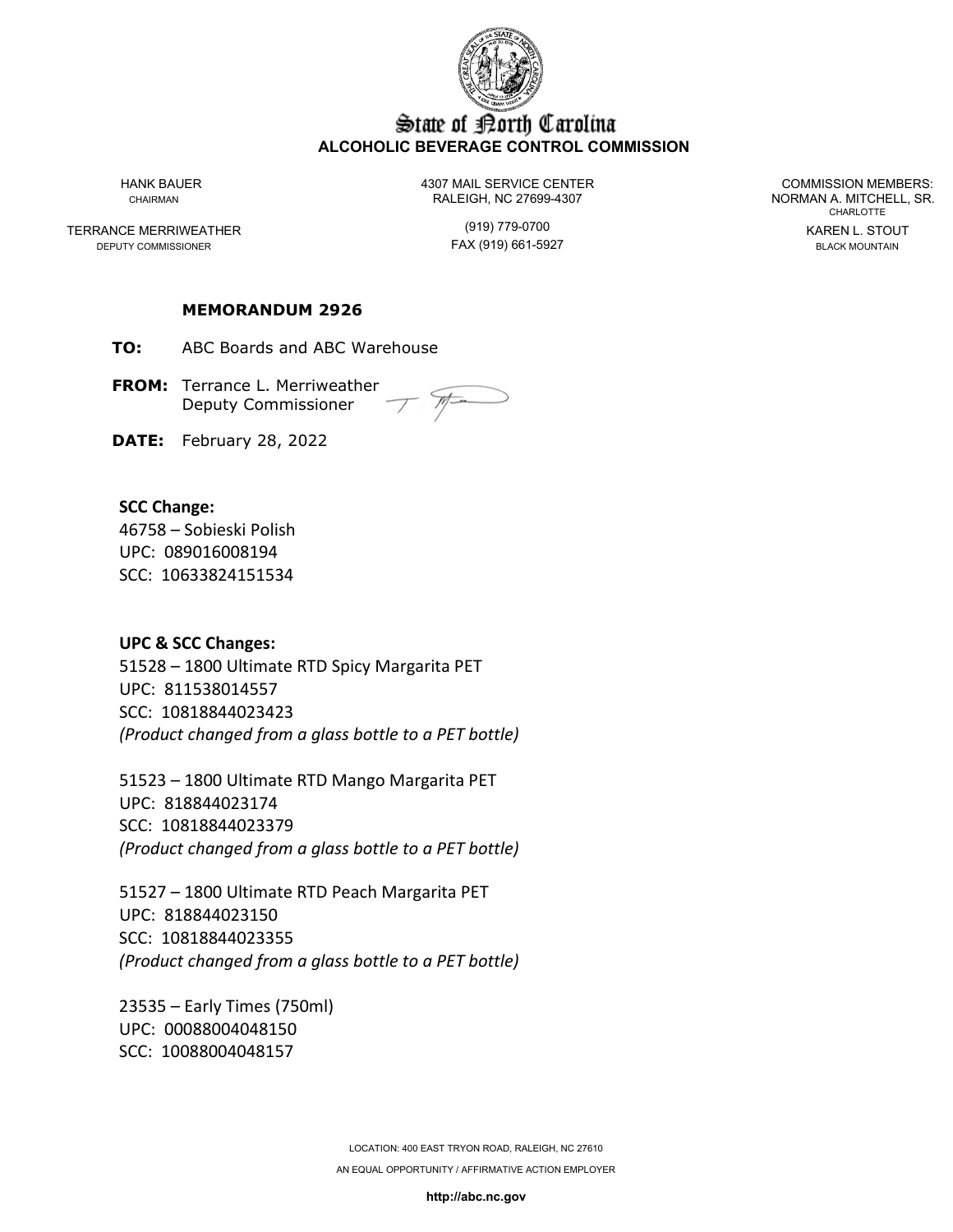Memorandum 2926 Page **2** of **4**

> 23533 – Early Times (1.75L) UPC: 00088004048112 SCC: 10088004048119

19811 – Early Times UPC: 00088004047955 SCC: 10088004047952

21362 – Canadian Mist – 10Pk UPC: 00088004048198 SCC: 10088004048195

62201 – Citronge UPC: 721733005734 SCC: 20721733005738 *("Patron" also no longer part of the name)*

46758 – Sobieski Polish UPC: 089016008194 SCC: 10633824151541

65186 – Maestro Dobel Anejo UPC: 811538012294 SCC: 10818844020231

## **Remit To Address Correction:**

Local Choice Spirits 4254 Faber Place Drive, Suite 102 North Charleston, SC 29405

### **Broker Changes:**

The broker for the following St. Killian Importing (#0859) products is now Dorado Rock **effective immediately**:

| 42706 | Gin Mare Mediterranean Gin \$20.85    |         | l.75L 85.4  |    | <b>IDiscontinued</b> | Dorado Rock (brokerage) |
|-------|---------------------------------------|---------|-------------|----|----------------------|-------------------------|
| 43005 | Principe de los Apostoles Gin \$15.85 |         | 1.75L       | 80 | Special Order        | Dorado Rock (brokerage) |
| 64718 | 123 Organic Blanco                    | 552.40  | 1.75L       | 80 | Special Order        | Dorado Rock (brokerage) |
| 65259 | 123 Organic Dos Reposado              | \$53.95 | <b>.75L</b> | 80 | Special Order        | Dorado Rock (brokerage) |
| 65261 | 123 Organic Tres Anejo                | \$64.85 | 1.75L       | 80 | Special Order        | Dorado Rock (brokerage) |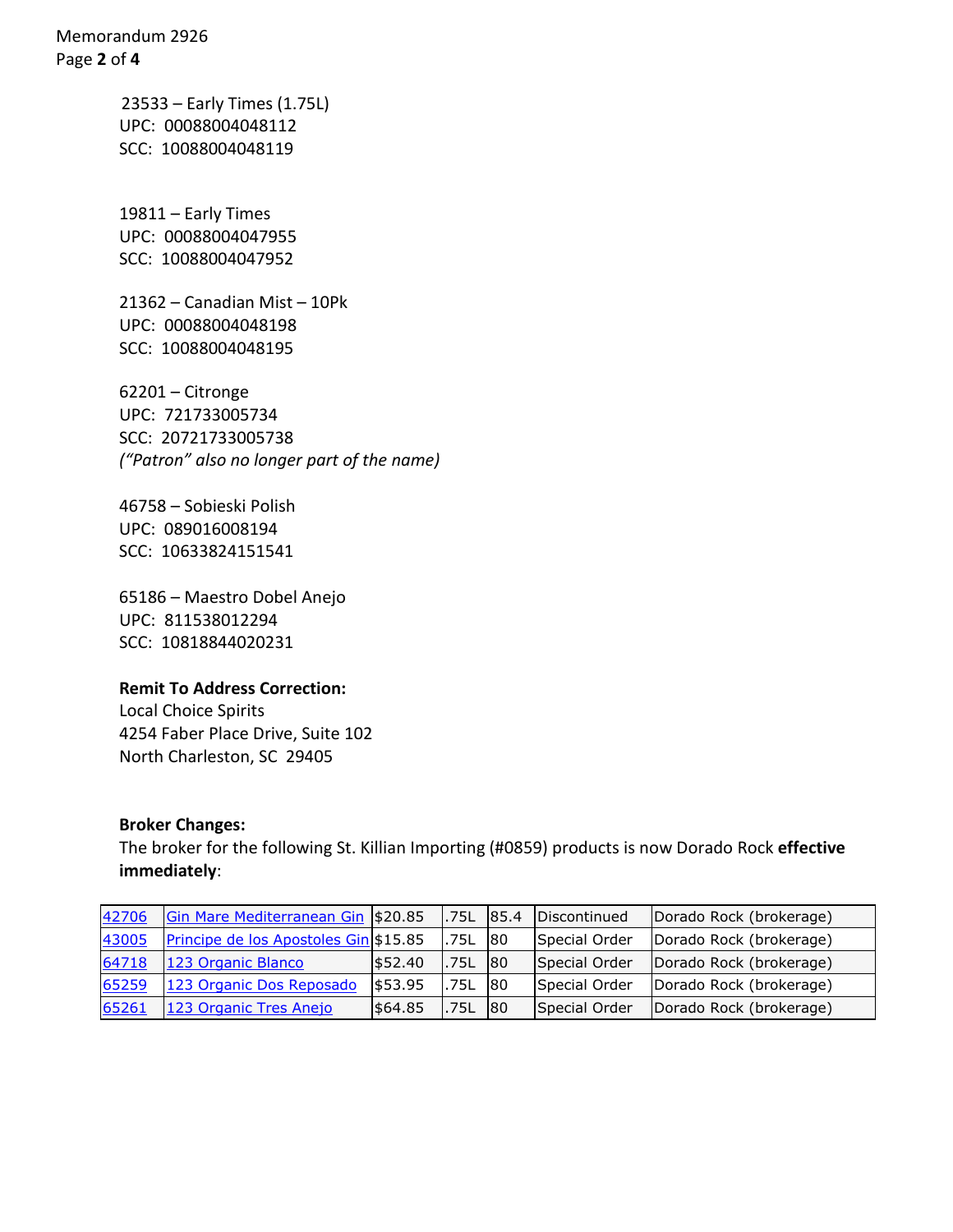The broker for the following WT Imports (#0750) products is now RNDC Cardinal Division **effective immediately**:

|  |                                       |         |             |    | 65556 WT Imports Number Juan Extra Anejo (\$117.35 1.75L 80 Special Order Republic National - Cardinal Div |
|--|---------------------------------------|---------|-------------|----|------------------------------------------------------------------------------------------------------------|
|  | 65557 WT Imports Number Juan Reposado | \$64.50 | <b>.75L</b> | 80 | Special Order   Republic National - Cardinal Div                                                           |

The broker for the following Heavenly Spirits LLC (#0493) products is now Dorado Rock **effective immediately**:

| 19845 | <b>Heavenly Spirits LLC</b> | Normandin-Mercier Christmas Cognac                    | \$149.65   | .75L | 90  | Discontinued  |
|-------|-----------------------------|-------------------------------------------------------|------------|------|-----|---------------|
| 40234 | <b>Heavenly Spirits LLC</b> | <b>Bastille</b>                                       | \$44.80    | .75L | 80  | Special Order |
| 40235 | <b>Heavenly Spirits LLC</b> | Amorik Breton S.M. Classic                            | \$60.60    | .75L | 92  | Special Order |
| 40236 | <b>Heavenly Spirits LLC</b> | Amorik Breton S.M. Double Maturation                  | \$71.65    | .75L | 92  | Special Order |
| 40237 | <b>Heavenly Spirits LLC</b> | Amorik Breton S.M. Sherry Finish                      | \$66.70    | .75L | 92  | Special Order |
| 42658 | <b>Heavenly Spirits LLC</b> | <b>Diplome Gin</b>                                    | \$43.10    | .75L | 88  | Special Order |
| 50462 | <b>Heavenly Spirits LLC</b> | Artez Folle Blanche Armagnac                          | \$46.80    | .75L | 80  | Special Order |
| 50484 | <b>Heavenly Spirits LLC</b> | Delord XO Bas Armangac                                | \$60.65    | .75L | 80  | Special Order |
| 50485 | <b>Heavenly Spirits LLC</b> | Delord Bas-Armagnac                                   | \$83.50    | .75L | 80  | Special Order |
| 50486 | <b>Heavenly Spirits LLC</b> | Delord Napoleon Bas Armagnac                          | \$48.55    | .75L | 80  | Special Order |
| 50487 | <b>Heavenly Spirits LLC</b> | Delord Recolte 1978 Bas Armagnac                      | \$148.70   | .75L | 80  | Unlisted      |
| 50488 | <b>Heavenly Spirits LLC</b> | Delord Recolte 1988                                   | \$121.35   | .75L | 80  | Special Order |
| 50489 | <b>Heavenly Spirits LLC</b> | Delord Recolte 1998 Bas Armagnac                      | \$107.70   | .75L | 80  | Special Order |
| 50580 | <b>Heavenly Spirits LLC</b> | Claque-Pepin Calvados Organic Vieille Reserve \$53.65 |            | .75L | 80  | Special Order |
| 50766 | <b>Heavenly Spirits LLC</b> | Marie Duffau Napoleon Bas Armagnac                    | \$44.40    | .75L | 80  | Special Order |
| 50802 | <b>Heavenly Spirits LLC</b> | Dartigalongue Hors d'Age                              | \$69.80    | .75L | 80  | Special Order |
| 50803 | <b>Heavenly Spirits LLC</b> | Dartigalongue XO                                      | \$58.60    | .75L | 80  | Special Order |
| 50804 | <b>Heavenly Spirits LLC</b> | Dartigalongue 1945                                    | \$2,287.50 | .75L | 80  | Special Order |
| 50805 | <b>Heavenly Spirits LLC</b> | Dartigalongue 1943                                    | \$2,114.20 | .75L | 76  | Special Order |
| 51085 | <b>Heavenly Spirits LLC</b> | Distillerie Du Peyrat Organic Selection               | \$44.65    | .75L | 80  | Special Order |
| 51248 | <b>Heavenly Spirits LLC</b> | Jean Fillioux La Pauyade                              | \$77.50    | .75L | 84  | Special Order |
| 62335 | <b>Heavenly Spirits LLC</b> | La Muse Verte Absinthe                                | \$70.65    | .75L | 136 | Special Order |
| 62365 | <b>Heavenly Spirits LLC</b> | Jahiot Creme de Cassis                                | \$34.40    | .75L | 36  | Special Order |
| 62391 | <b>Heavenly Spirits LLC</b> | Claque-Pepin Pommeau de Normandie                     | \$32.55    | .75L | 34  | Special Order |
| 63390 | <b>Heavenly Spirits LLC</b> | Artez Arvani Vanilla Liqueur                          | \$45.60    | .75L | 80  | Special Order |

The broker for the following Park St Imp/ El Silencio Holdings (#721 ) products is now SGWS - Aces **effective immediately**:

|  | 64302 Park St Imp/ El Silencio Holdings El Silencio Mezcal Espadin |  | \$42.15 |  |  | 1.75L 86 Special Order |
|--|--------------------------------------------------------------------|--|---------|--|--|------------------------|
|--|--------------------------------------------------------------------|--|---------|--|--|------------------------|